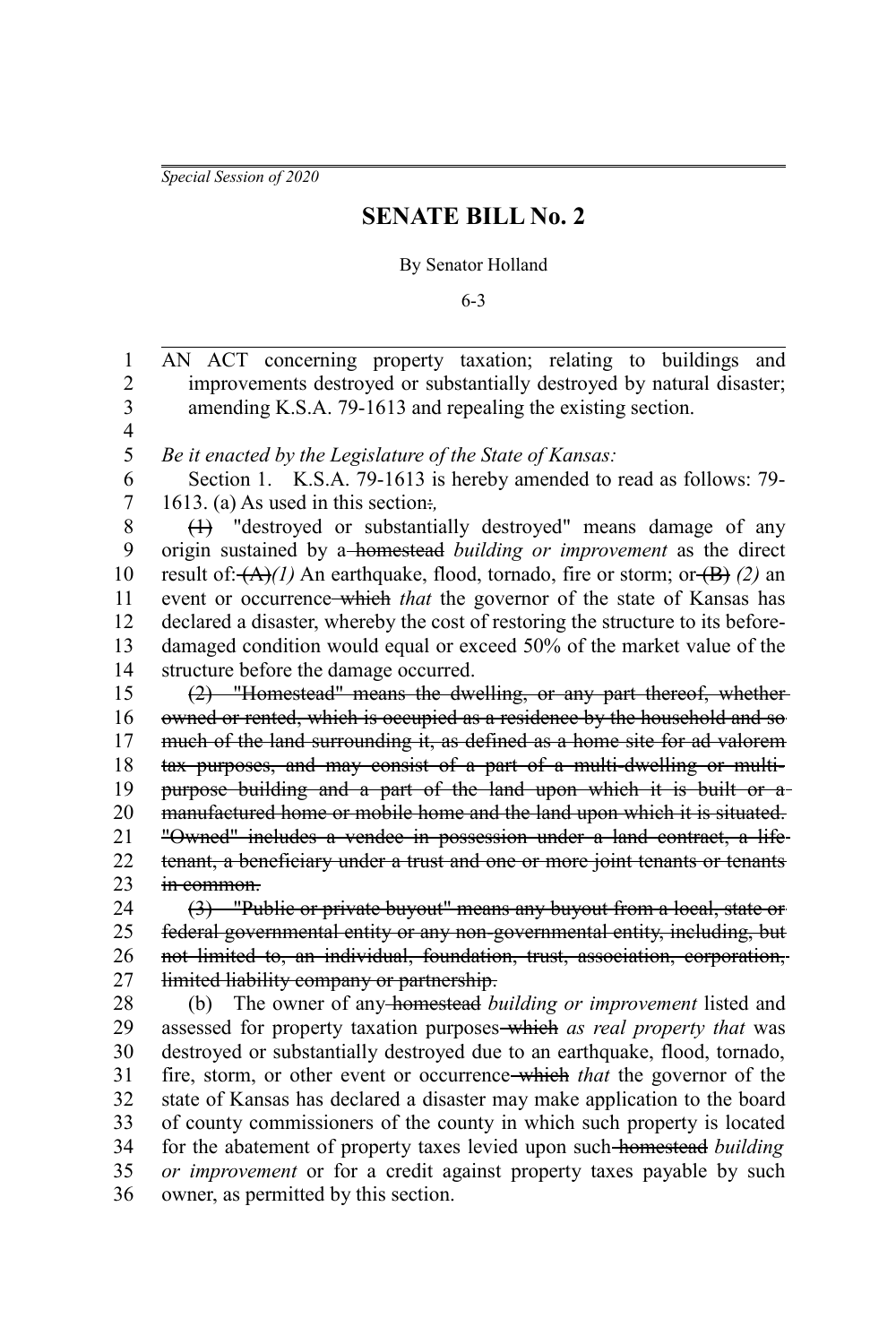(1) If such homestead *building or improvement* has been so destroyed or substantially destroyed after January 1 of a particular year but prior to August 15 of such year, the owner of such homestead *building or improvement* may make application to such board of county commissioners for the abatement of property taxes levied upon such homestead *building or improvement*, or if such property taxes have been paid or partially paid, may make application for the granting of a credit against property taxes payable by such owner during any or all of the next succeeding three taxable years. 1 2 3 4 5 6 7 8 9

(2) If such homestead *building or improvement* has been so destroyed or substantially destroyed on or after August 15 of a particular year but prior to January 1 of the next succeeding year, the owner of such homestead *building or improvement* may make application to such board of county commissioners for the granting of a credit against property taxes payable by such owner during any or all of the next succeeding three taxable years. 10 11 12 13 14 15 16

(c) An application for relief as permitted by subsection (b) may be made for abatement of property taxes assessed but not yet paid, or for a grant of a credit for assessed property taxes paid or for both, as the case may be, and may be made on or before December 20 of the year next succeeding the year for which such taxes have been assessed. 17 18 19 20 21

(d) Upon receipt of any such application, subject to budgetary restraints of the county or taxing subdivision arising from the event or occurrence declared a disaster by the governor, the board of county commissioners shall inquire into and make findings regarding, among other things, whether the property is a homestead, as defined in subsection (a), whether the homestead *building or improvement* was destroyed or substantially destroyed, as defined in subsection (a) and the assessed valuation thereof. If it is determined that an owner of such-homestead*building or improvement* is entitled to an abatement of all or any portion of the property taxes levied against such homestead *building or improvement* or is entitled to a credit against property taxes payable by such owner in any or all of the next succeeding three years, the board may issue an order so providing. 22 23 24 25 26 27 28 29 30 31 32 33 34

(e) The county clerk and county treasurer shall in each case of abatement or credit correct their records in accordance therewith and the county clerk shall notify the governing body of any taxing district affected thereby. 35 36 37 38

(f) The provisions of this section shall be applicable to all taxable years commencing after December 31, 2014 2018, and all taxable years thereafter. 39 40 41

Sec. 2. K.S.A. 79-1613 is hereby repealed. 42

Sec. 3. This act shall take effect and be in force from and after its 43